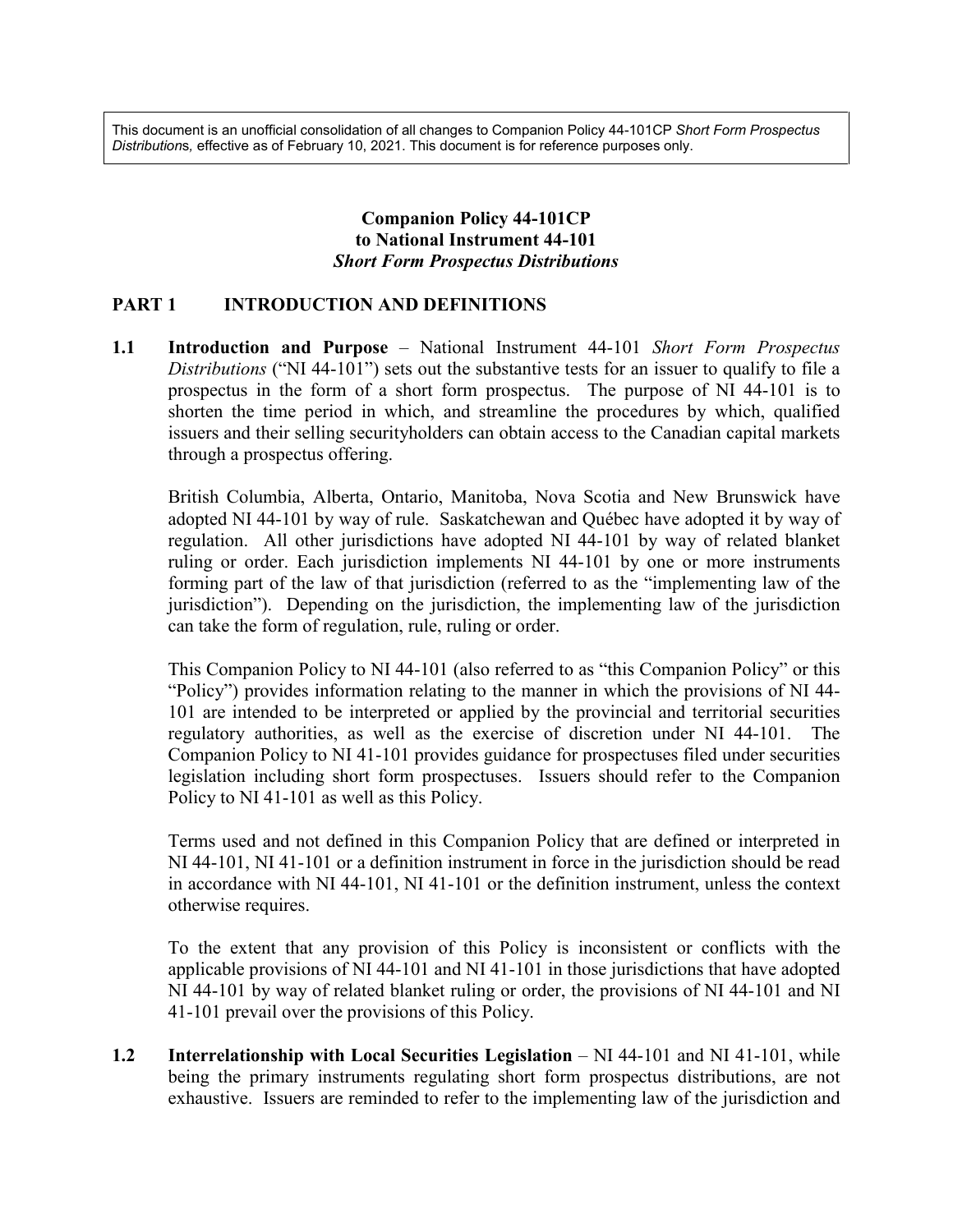other securities legislation of the local jurisdiction for additional requirements that may be applicable to the issuer's short form prospectus distribution.

- **1.3 Interrelationship with Continuous Disclosure (NI 51-102 and NI 81-106)** The short form prospectus distribution system established under NI 44-101 is based on the continuous disclosure filings of reporting issuers pursuant to NI 51-102 or, in the case of an investment fund, NI 81-106. Issuers who wish to use the system should be mindful of their ongoing disclosure and filing obligations under the applicable CD rule. Issues raised in the context of a continuous disclosure review may be taken into consideration by the regulator when determining whether it is in the public interest to refuse to issue a receipt for a short form prospectus. Consequently, unresolved issues may delay or prevent the issuance of a receipt.
- **1.4 Process for Prospectus Reviews in Multiple Jurisdictions (NP 11-202) –** National Policy 11-202 *Process for Prospectus Reviews in Multiple Jurisdictions* ("NP 11-202") describes the process for filing and review of prospectuses, including investment fund and shelf prospectuses, amendments to prospectuses and related materials in multiple jurisdictions. NP 11-202 represents the means by which an issuer can enjoy the benefits of co-ordinated review by the securities regulatory authorities in the various jurisdictions in which the issuer has filed a prospectus. Under NP 11-202, one securities regulatory authority acts as the principal regulator for all materials relating to a filer.
- **1.5 Interrelationship with Shelf Distributions (NI 44-102)** Issuers qualified under NI 44- 101 to file a prospectus in the form of a short form prospectus and their securityholders can distribute securities under a short form prospectus using the shelf distribution procedures under NI 44-102. The Companion Policy to NI 44-102 explains that the distribution of securities under the shelf system is governed by the requirements and procedures of NI 44-101 and securities legislation, except as supplemented or varied by NI 44-102. Therefore, issuers qualified to file a prospectus in the form of a short form prospectus and selling securityholders of those issuers that wish to distribute securities under the shelf system should have regard to NI 44-101 and this Policy first, and then refer to NI 44-102 and the accompanying policy for any additional requirements.
- **1.6 Interrelationship with PREP Procedures (NI 44-103)** NI 44-103 contains the postreceipt pricing procedures (the "PREP procedures"). All issuers and selling securityholders can use the PREP procedures of NI 44-103 to distribute securities, other than rights under a rights offering. Issuers and selling securityholders that wish to distribute securities under a prospectus in the form of a short form prospectus using the PREP procedures should have regard to NI 44-101 and this Policy first, and then refer to NI 44-103 and the accompanying policy for any additional requirements.

# **1.7 Definitions**

(1) **Designated rating** – Cash settled derivatives are covenant-based instruments that may be rated on a similar basis to debt securities. In addition to the creditworthiness of the issuer, other factors such as the continued subsistence of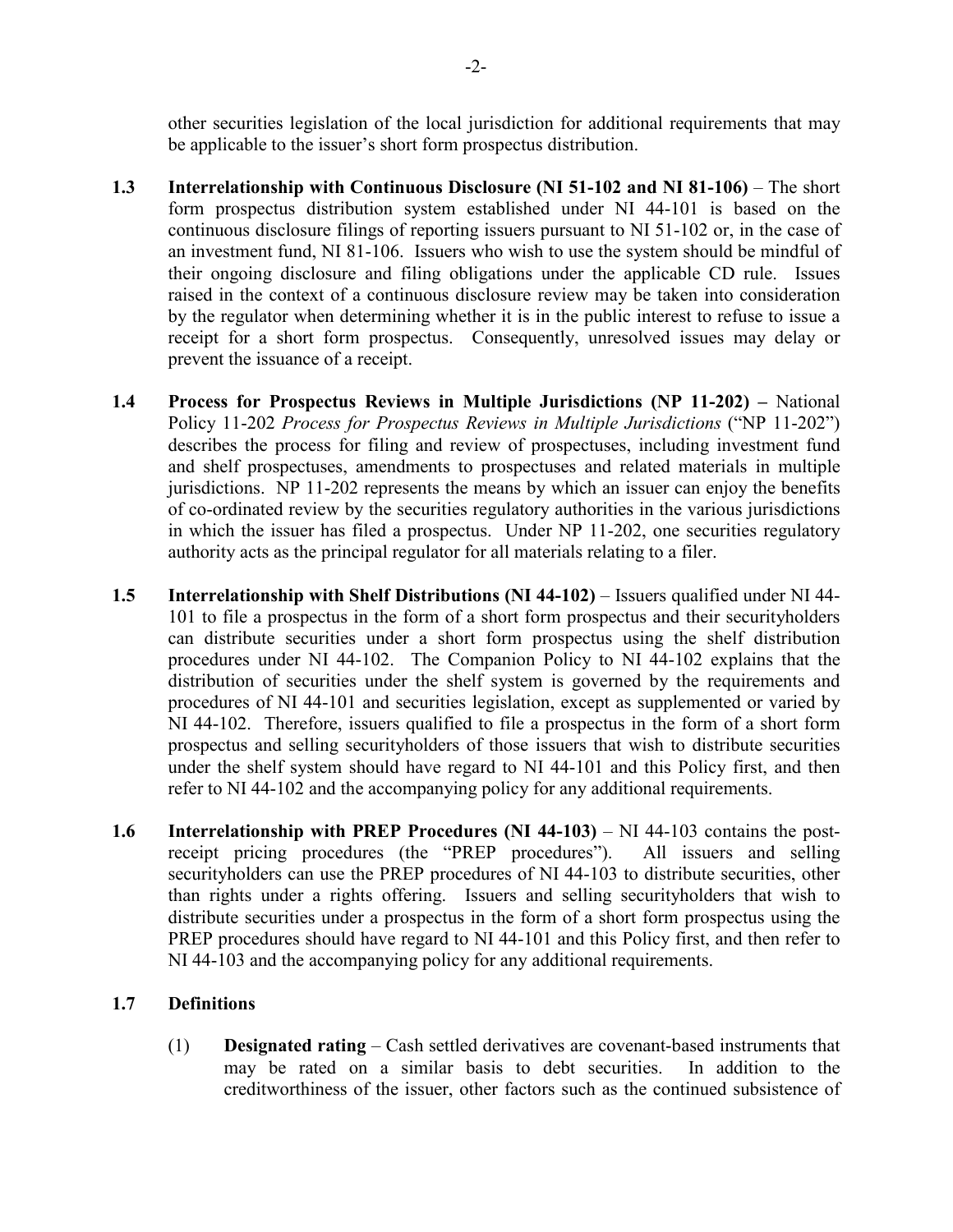the underlying interest or the volatility of the price, value or level of the underlying interest may be reflected in the rating analysis for cash settled derivatives. These additional factors may be described by a designated rating organization or its DRO affiliate by way of a superscript or other notation to a rating. The inclusion of such notations for covenant-based instruments that otherwise fall within one of the categories of a designated rating does not detract from the rating being considered to be a designated rating for the purposes of NI 44-101.

A designated rating organization or its DRO affiliate may also restrict its rating to securities of an issuer that are denominated in local currency. This restriction may be denoted, for example, by the designation "LC". The inclusion of such a designation in a rating that would otherwise fall within one of the categories of a designated rating does not detract from the rating being considered to be a designated rating for the purposes of NI 44-101.

- (1.1) **Predecessor terms** We recognize there are existing contracts that use the predecessor terms "approved credit rating", "approved rating" and "approved credit rating organization". The content of the new definitions "designated rating" and "designated rating organization" is substantially the same as the content of their respective predecessor terms, only the terminology has changed. Therefore, it is reasonable to interpret the predecessor terms as having the same meaning as the definition of "designated rating" and "designated rating organization" in NI 44-101, as applicable.
- (2) **Asset-backed security** Issuers should refer to section 1.3(1) of the Companion Policy to NI 41-101.
- (3) **Current AIF** An issuer's AIF filed under the applicable CD rule is a "current AIF" until the issuer files an AIF for the next financial year, or is required by the applicable CD rule to have filed its annual financial statements for the next financial year. If an issuer fails to file a new AIF by the filing deadline under the applicable CD rule for its annual financial statements, it will not have a current AIF and will not qualify under NI 44-101 to file a prospectus in the form of a short form prospectus. If an issuer files a revised or amended AIF for the same financial year as an AIF that has previously been filed, the most recently filed AIF will be the issuer's current AIF.

An issuer that is a *venture issuer* for the purpose of NI 51-102, and certain investment funds, may have no obligation under the applicable CD rule to file an AIF. However, to qualify under NI 44-101 to file a prospectus in the form of a short form prospectus, that issuer will be required to file an AIF in accordance with the applicable CD rule so as to have a "current AIF". A current AIF filed by an issuer that is a venture issuer for the purposes of NI 51-102 can be expected to expire later than a non-venture issuer's AIF, due to the fact that the deadlines for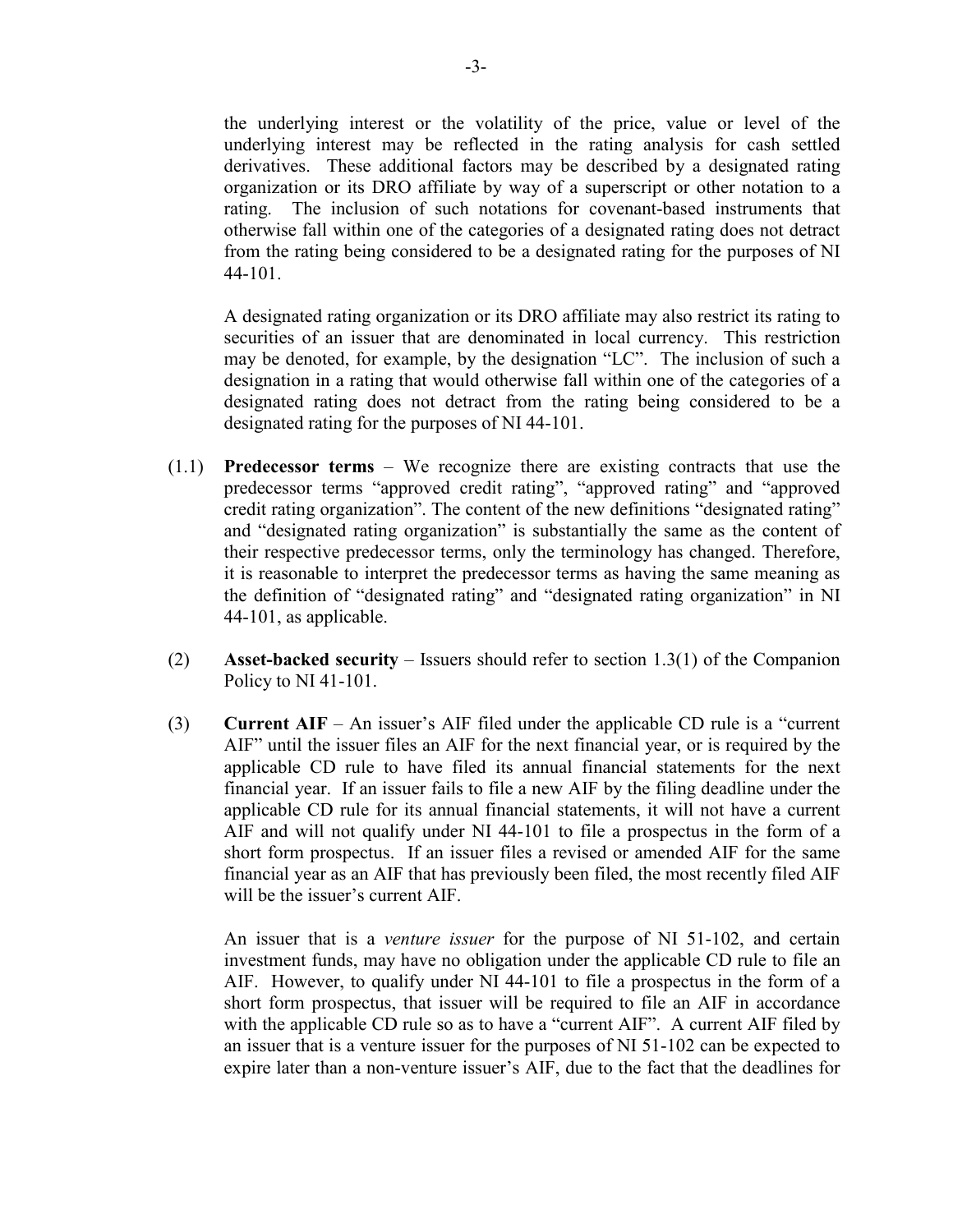filing annual financial statements under NI 51-102 are later for venture issuers than for other issuers.

(4) **Current annual financial statements** – An issuer's comparative annual financial statements filed under the applicable CD rule, together with the accompanying auditor's report, are "current annual financial statements" until the issuer files, or is required under the applicable CD rule to have filed, its comparative annual financial statements for the next financial year. If an issuer fails to file its comparative annual financial statements by the filing deadline under the applicable CD rule, it will not have current annual financial statements and will not be qualified under NI 44-101 to file a prospectus in the form of a short form prospectus.

Where there has been a change of auditor and the new auditor has not audited the comparative period, the report of the predecessor auditor on the comparative period must be included in the prospectus. The issuer may file the report of the predecessor auditor on the comparative period with the annual financial statements that are being incorporated by reference into the short form prospectus, and clearly incorporate by reference the predecessor auditor's report in addition to the new auditor's report. Alternatively, the issuer can incorporate by reference into the short form prospectus its comparative financial statements filed for the previous year, including the audit reports thereon.

(5) **Successor Issuer** – A successor issuer is defined to include a reverse takeover acquiree in a completed reverse takeover. Alternatively, the definition of "successor issuer" requires that the issuer was formed "as a result of a restructuring transaction" or that the issuer participate in the restructuring transaction and continue to exist following completion of the restructuring transaction. In both instances, prospectus level disclosure or comparable disclosure prescribed by the TSX Venture Exchange for such issuer must be provided in an information circular or similar disclosure document pursuant to subsections 2.7(2) and (3) of NI 44-101. In the case of an amalgamation, the amalgamated corporation is regarded by the securities regulatory authorities as having been formed "as a result of a restructuring transaction". The definition of "successor issuer" also contains an exclusion applicable to divestitures. For example, an issuer may carry out a restructuring transaction that results in the distribution to securityholders of a portion of its business or the transfer of a portion of its business to another issuer. In that case, the entity that carries on the portion of the business that was "spun-off" is not a successor issuer within the meaning of the definition.

However, if the divestiture represents a divestiture of substantially all of the business of the predecessor entity to the issuer, the issuer would be considered a successor issuer. In such circumstances, the financial information concerning the predecessor entity should be representative of the financial information of the successor issuer. Therefore, if an issuer is relying on this basis for short form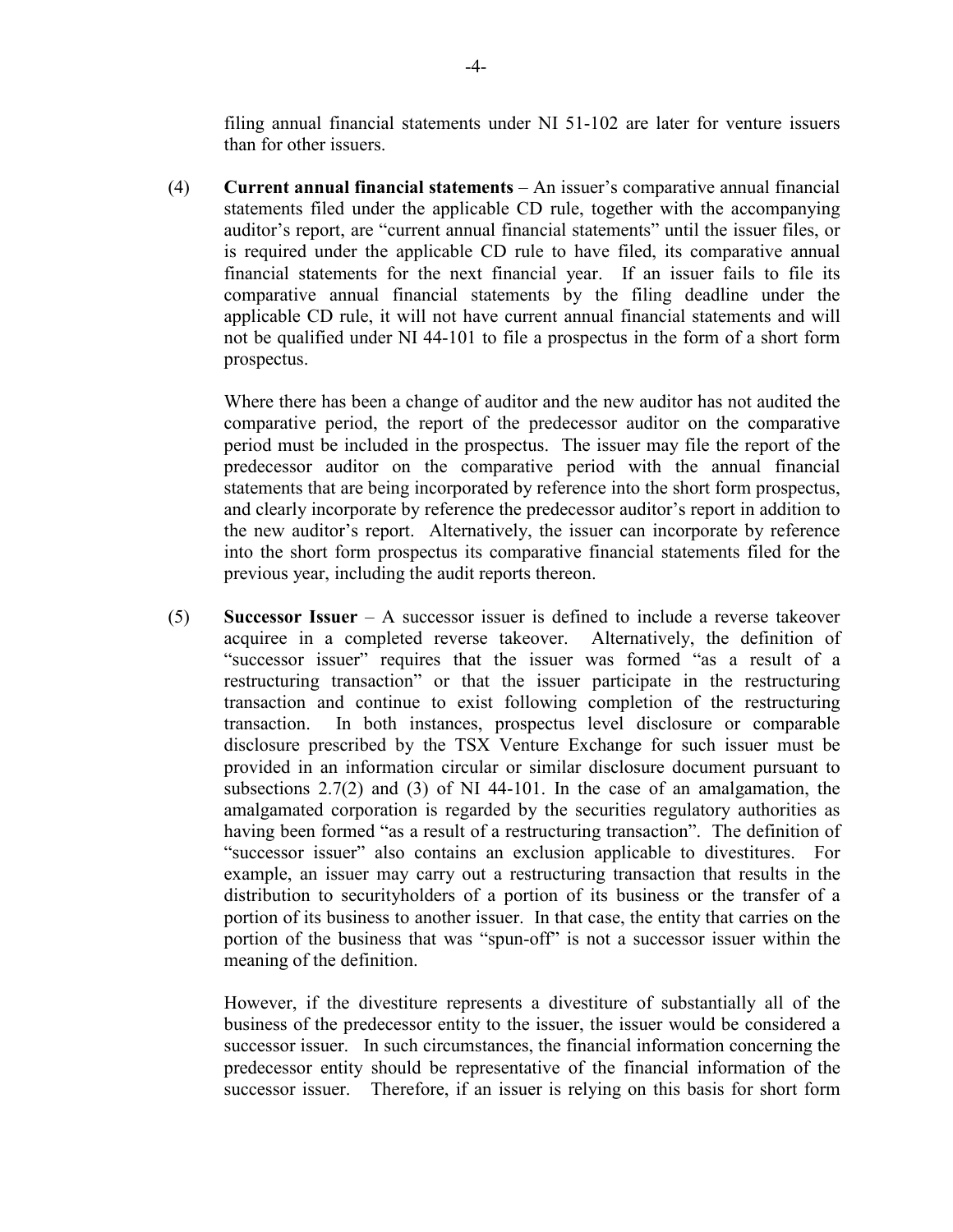prospectus qualification, it must ensure that the financial statements of the predecessor entity are a relevant, accurate proxy for its financial statements as a successor issuer.

An issuer may also be considered a successor issuer to a second issuer where there has been an internal reorganization of the second issuer, provided that the conditions in paragraph (b) of the definition of "successor issuer" are met. In particular, the internal reorganization must not result in an alteration of the securityholders' proportionate interest in the second issuer nor the second issuer's proportionate interest in its assets. For example, this may arise in an internal reorganization in which all of the securityholders of the second issuer exchange their securities in the second issuer for securities of the successor issuer. The second issuer would become a subsidiary of the successor issuer and its ownership in its assets would remain the same. The successor issuer definition was expanded to include this type of internal reorganization as it may not be considered a "restructuring transaction" as defined in NI 51-102 by virtue of the exclusion found at the end of the definition of "restructuring transaction".

- **1.8 Bought Deal Provisions -** Issuers and investment dealers relying on the bought deal provisions in Part 7 of NI 44-101 should refer to the guidance in Part 6 of the Companion Policy to NI 41-101.
- **1.9 Marketing Activities -** Issuers and investment dealers should also refer to the guidance on marketing activities in Part 6 of the Companion Policy to NI 41-101. While NI 44-101 has provisions on marketing after the announcement of a bought deal and before a receipt for a preliminary short form prospectus, NI 41-101 has general provisions that apply to marketing during the waiting period and after a receipt for a final prospectus.

# **PART 2 QUALIFICATION TO FILE A PROSPECTUS IN THE FORM OF A SHORT FORM PROSPECTUS**

# **2.1 Basic Qualification Criteria – Reporting Issuers with Equity Securities Listed on a Short Form Eligible Exchange (Section 2.2 of NI 44-101)**

(1) Section 2.2 of NI 44-101 provides that an issuer with equity securities listed and posted for trading on a short form eligible exchange and that is up-to-date in its periodic and timely disclosure filings in all jurisdictions in which it is a reporting issuer satisfies the criteria for being qualified to file a prospectus in the form of a short form prospectus if it meets the other general qualification criteria. In addition to the listing requirement, the issuer may not be an issuer whose operations have ceased or whose principal asset is its exchange listing. The purpose of this requirement is to ensure that eligible issuers have an operating business in respect of which the issuer must provide current disclosure through application of the applicable CD rule.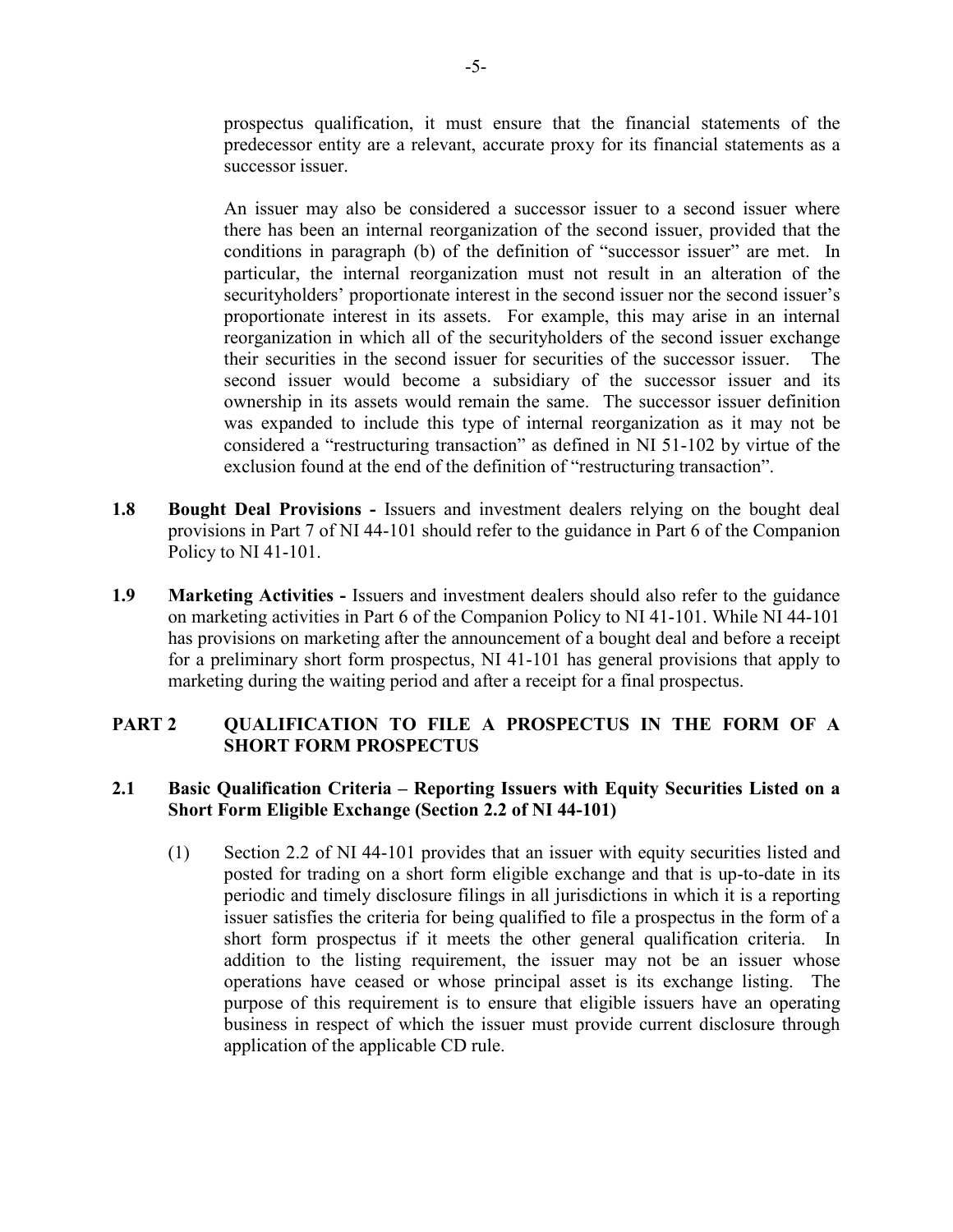The basic qualification criteria are structured to allow most Canadian listed issuers to participate in the expedited offering system created by NI 44-101, provided their public disclosure record provides investors with satisfactory and sufficient information about the issuer and its business, operations or capital. The securities regulatory authorities believe that it is in the public interest to allow an issuer's public disclosure to be incorporated into a short form prospectus, provided that the resulting prospectus provides prospective investors with full, true and plain disclosure about the issuer and the securities being distributed. The securities regulatory authority may not be prepared to issue a receipt for a short form prospectus if the prospectus, together with the documents incorporated by reference, fails to provide such full, true and plain disclosure. In such circumstances, the securities regulatory authority may require, in the public interest, that the issuer utilize the long form prospectus regime. In addition, the securities regulatory authority may also require that the issuer utilize the long form prospectus regime if the offering is, in essence, an initial public offering by a business or if:

- (a) the offering is for the purpose of financing a dormant or inactive issuer whether or not the issuer intends to use the proceeds to reactivate the issuer or to acquire an active business; or
- (b) the offering is for the purpose of financing a material undertaking that would constitute a material departure from the business or operations of the issuer as at the date of its current annual financial statements and current AIF.
- (2) A new reporting issuer or a successor issuer may satisfy the criteria to have current annual financial statements or a current AIF by filing its comparative annual financial statements or an AIF, respectively, in accordance with NI 51-102 or NI 81-106, as applicable, for its most recently completed financial year. It is not necessary that the issuer be required by the applicable CD rule to have filed such documents. An issuer may voluntarily choose to file either of these documents in accordance with the applicable CD rule for the purposes of satisfying the eligibility criteria under NI 44-101.

Alternatively, an issuer may rely on the exemption from the requirement to file such documents in section 2.7 of NI 44-101. That section provides an exemption from the current AIF and current annual financial statement requirements for new reporting issuers and successor issuers who have not yet been required to file such documents and who have filed a prospectus or information circular containing disclosure which would have been included in such documents had they been filed under the applicable CD rule.

(3) An issuer need not have filed all of its continuous disclosure filings in the local jurisdiction in order to be qualified to file a short form prospectus, but under sections 4.1 and 4.2 of NI 44-101 it will be required to file in the local jurisdiction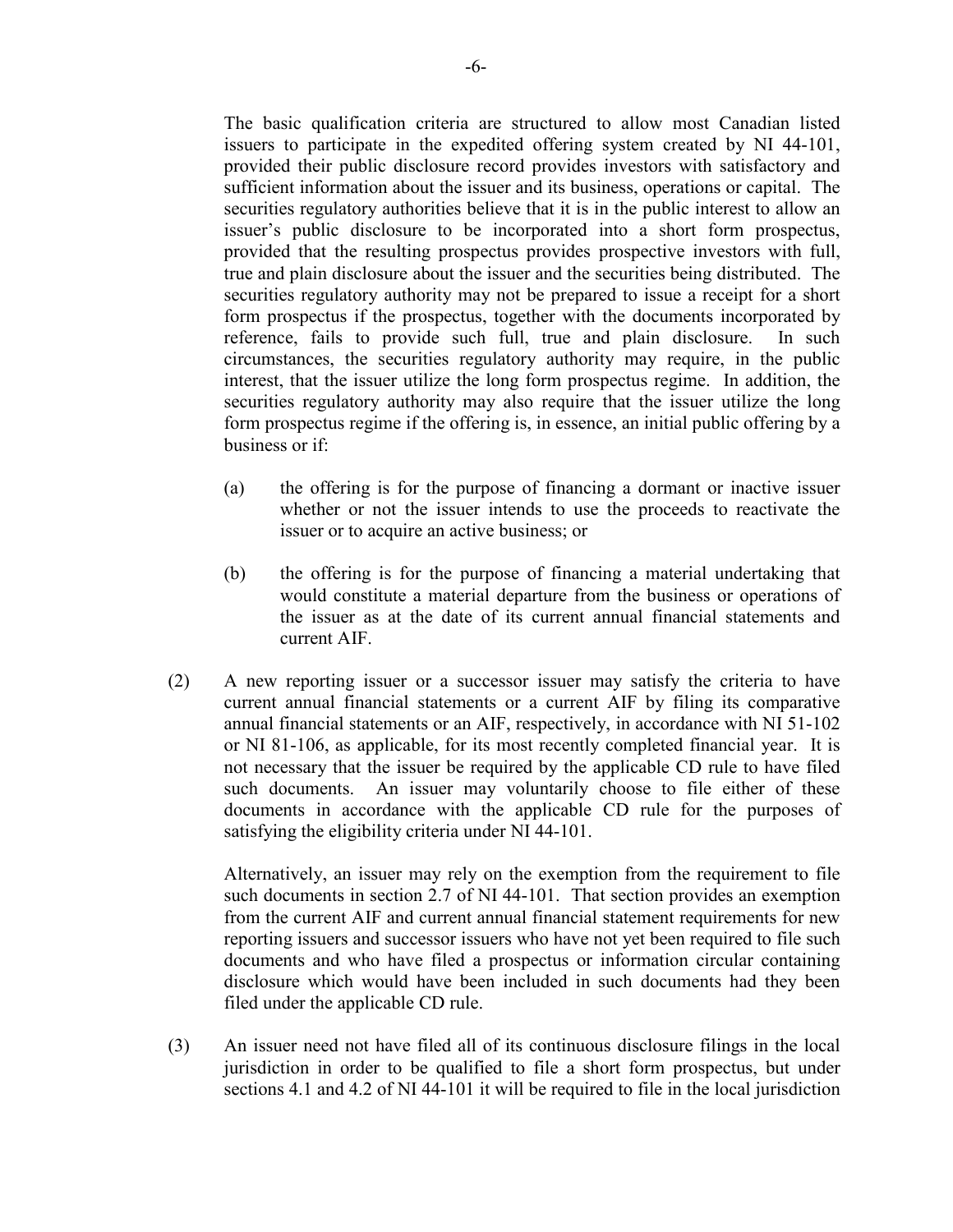all documents incorporated by reference into the short form prospectus no later than the date of filing the preliminary short form prospectus.

- **2.2 Alternative Qualification Criteria – Issuers that are Not Listed (Sections 2.3, 2.4, 2.5 and 2.6 of NI 44-101)** – Issuers that do not have equity securities listed and posted for trading on a short form eligible exchange in Canada may nonetheless be qualified to file a prospectus in the form of a short form prospectus under the following alternative qualification criteria of NI 44-101:
	- 1. Section 2.3, which applies to issuers which are reporting issuers in at least one jurisdiction, and who are intending to issue non-convertible securities with a provisional designated rating.
	- 2. Section 2.4, which applies to issuers of non-convertible debt securities, nonconvertible preferred shares or non-convertible cash settled derivatives, if another person or company that satisfies prescribed criteria provides full and unconditional credit support for the payments to be made by the issuer of the securities.
	- 3. Section 2.5, which applies to issuers of convertible debt securities or convertible preferred shares, if the securities are convertible into securities of a credit supporter that satisfies prescribed criteria and provides full and unconditional credit support for the payments to be made by the issuer of the securities.
	- 4. Section 2.6, which applies to issuers of asset-backed securities.

Under sections 2.4, 2.5 and 2.6 of NI 44-101, an issuer is not required to be a reporting issuer in any jurisdiction in order to qualify to file a prospectus in the form of a short form prospectus. Section 2.3 requires the issuer to be a reporting issuer in at least one jurisdiction of Canada.

**2.3 Alternative Qualification Criteria – Issuers of Guaranteed Debt Securities, Preferred Shares and Cash Settled Derivatives (Sections 2.4 and 2.5 of NI 44-101)** – Sections 2.4 and 2.5 of NI 44-101 allow an issuer to qualify to file a prospectus in the form of a short form prospectus based on full and unconditional credit support, which may take the form of a guarantee or alternative credit support. The securities regulatory authorities are of the view that a person or company that provides the full and unconditional guarantee or alternative credit support is not, simply by providing that guarantee or alternative credit support, issuing a security.

## **2.4 Alternative Qualification Criteria – Issuers of Asset-Backed Securities (Section 2.6 of NI 44-101)**

(1) In order to be qualified to file a prospectus in the form of a short form prospectus under section 2.6 of NI 44-101, an issuer must have been established in connection with a distribution of asset-backed securities. Ordinarily, asset-backed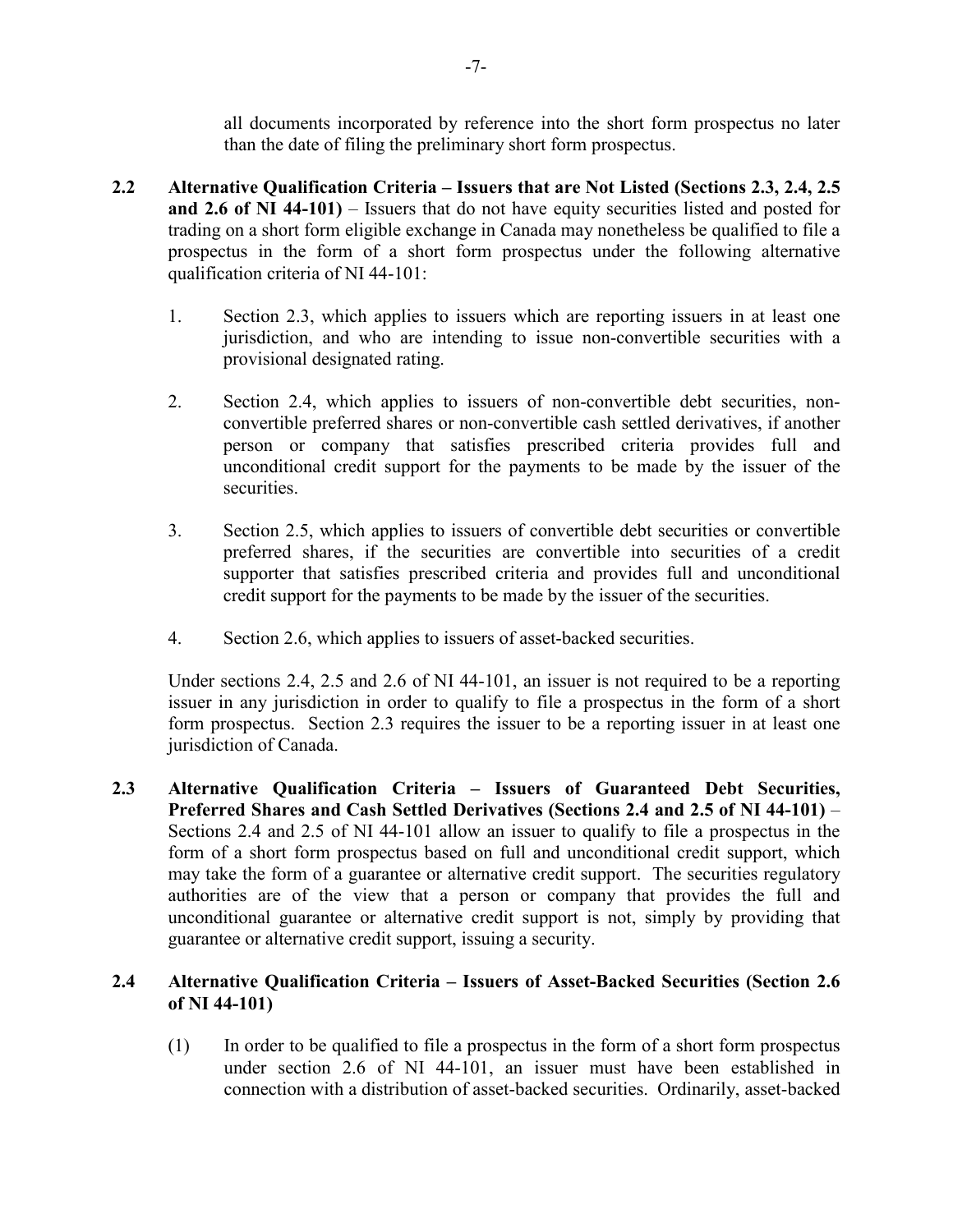securities are issued by special purpose issuers established for the sole purpose of purchasing financial assets with the proceeds of one or more distributions of these securities. This ensures that the credit and performance attributes of the assetbacked securities are dependent on the underlying financial assets, rather than upon concerns relating to ancillary business activities and their attendant risks. Qualification to file a prospectus in the form of a short form prospectus under section 2.6 of NI 44-101 has been limited to special purpose issuers to avoid the possibility that an otherwise ineligible issuer would structure securities falling within the definition of "asset-backed security".

- (2) The qualification criteria for a distribution of asset-backed securities under a prospectus in the form of a short form prospectus are intended to provide sufficient flexibility to accommodate future developments. To qualify under section 2.6 of NI 44-101, the securities to be distributed must satisfy the following two criteria:
	- 1. First, the payment obligations on the securities must be serviced primarily by the cash flows of a pool of discrete liquidating assets such as accounts receivable, instalment sales contracts, leases or other assets that by their terms convert into cash within a specified or determinable period of time.
	- 2. Second, the securities must (i) receive a designated rating on a provisional basis, (ii) not have been the subject of an announcement regarding a downgrade to a rating that is not,a designated rating, and (iii) not have received a provisional or final rating lower than a designated rating from any designated rating organization or its DRO affiliate.

The qualification criteria do not distinguish between pass-through (i.e., equity) and pay-through (i.e., debt) asset-backed securities. Consequently, both paythrough and pass-through securities, as well as residual or subordinate interests, may be distributed under a prospectus in the form of a short form prospectus if all other applicable requirements are met.

**2.5 Timely and Periodic Disclosure Documents** – To be qualified to file a short form prospectus under sections 2.2 and 2.3 of NI 44-101, an issuer must file with the securities regulatory authority in each jurisdiction in which it is a reporting issuer all periodic and timely disclosure documents that it is required to have filed in that jurisdiction under applicable securities legislation, pursuant to an order issued by the securities regulatory authority, or pursuant to an undertaking to the securities regulatory authority. Similarly, a credit supporter must satisfy this qualification criterion for an issuer to be qualified to file a short form prospectus under sections 2.4 and 2.5 of NI 44-101.

This qualification criterion applies to all disclosure documents including, if applicable, a disclosure document the issuer or credit supporter (i) has undertaken to file with a provincial or territorial securities regulatory authority, (ii) must file pursuant to a condition in a written order or decision granting exemptive relief to the issuer or credit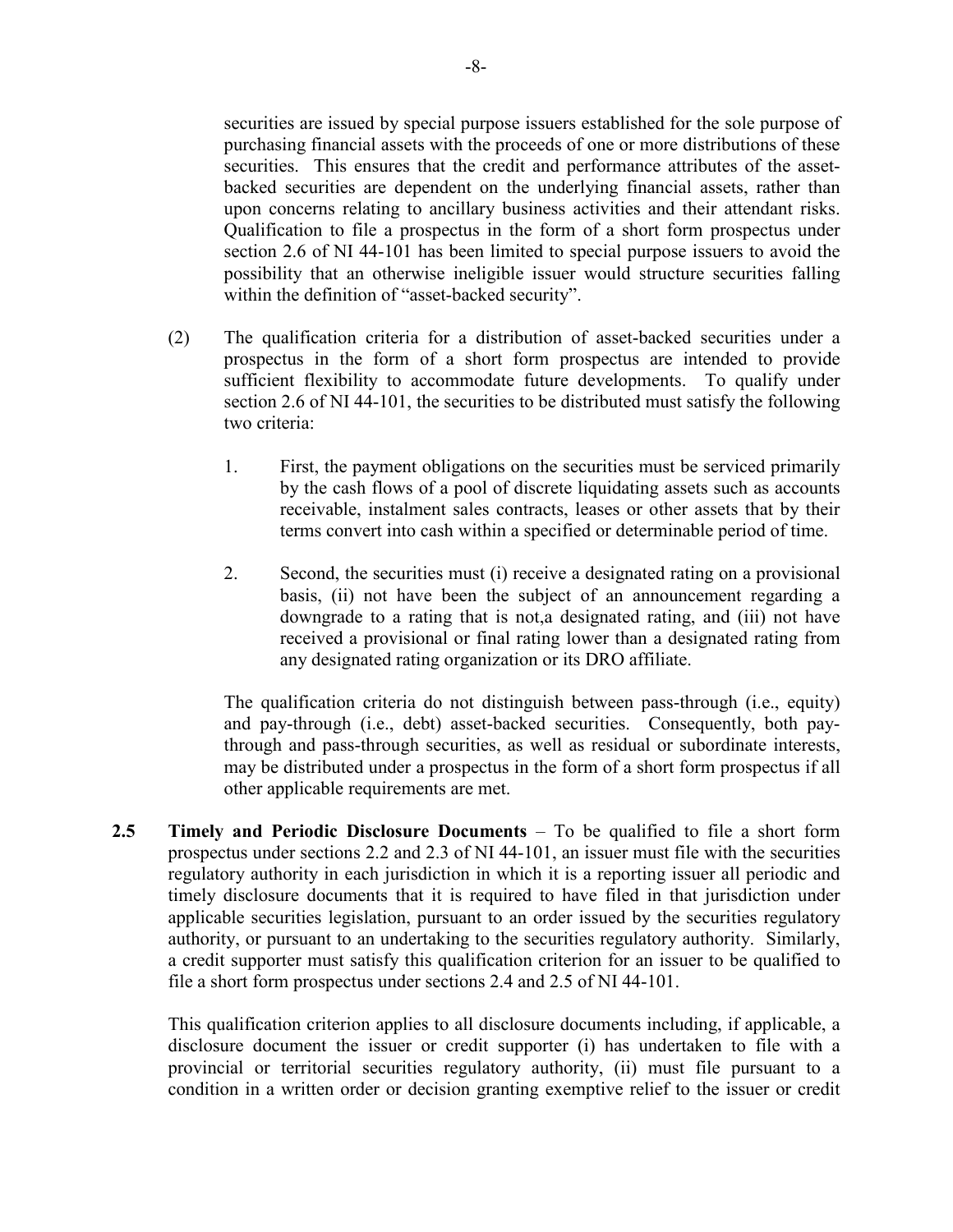supporter from a requirement to file periodic and timely disclosure documents, (iii) must file pursuant to a condition in securities legislation exempting the issuer or credit supporter from a requirement to file periodic and timely disclosure documents, and (iv) has represented that it will file pursuant to a representation in a written order or decision granting exemptive relief to the issuer or credit supporter from a requirement to file periodic and timely disclosure documents. These disclosure documents must be incorporated by reference into a short form prospectus pursuant to paragraph 9 or 10 of subsection 11.1(1) of Form 44-101F1.

**2.6 Notice Declaring Intention** – Subsection 2.8(1) of NI 44-101 provides that an issuer is not qualified to file a short form prospectus under Part 2 of NI 44-101 unless it has filed, with its notice regulator, a notice declaring its intention to be qualified to file a short form prospectus under NI 44-101. This notice must be filed in substantially the form of Appendix A of NI 44-101 at least 10 business days prior to the issuer filing its first preliminary short form prospectus. This is a new requirement that came into effect on December 30, 2005. The securities regulatory authorities expect that this notice will be a one-time filing for issuers that intend to be participants in the short form prospectus distribution system established under NI 44-101. Subsection 2.8(2) provides that this notice is operative until withdrawn. Though the notice must be filed with the notice regulator, an issuer may voluntarily file the notice with any other securities regulatory authority or regulator of a jurisdiction of Canada.

Subsection 2.8(4) of NI 44-101 is a transitional provision that has the effect of deeming issuers that, as of December 29, 2005, have a current AIF under the pre-December 30, 2005 short form prospectus distribution system to have filed this notice and no additional filing is required to satisfy the notice requirements set out in subsection 2.8(1) of NI 44- 101.

# **PART 3 FILING AND RECEIPTING OF SHORT FORM PROSPECTUS**

- **3.1 Previously filed documents**  Sections 4.1 and 4.2 of NI 44-101 require the filing of specified documents that have not been previously filed. Issuers that are relying on previous filing of these specified documents are reminded that the documents should have been filed on the issuer's filer profile for SEDAR.
- **3.2 Confidential Material Change Reports** Confidential material change reports cannot be incorporated by reference into a short form prospectus. Issuers should refer to section 3.2 of the Companion Policy to NI 41-101 for further guidance.
- **3.2.1 Personal information forms**  (1) If issuers are relying upon a previously delivered personal information form or predecessor personal information form pursuant to subsections 4.1(2) or 4.1(3) of NI 44-101, issuers are reminded of paragraphs  $4.1(2)(b)$ and 4.1(3)(b), which require that the responses to certain questions in the form must still be correct. Accordingly, in order to meet these requirements issuers should obtain appropriate confirmations from the individual concerned.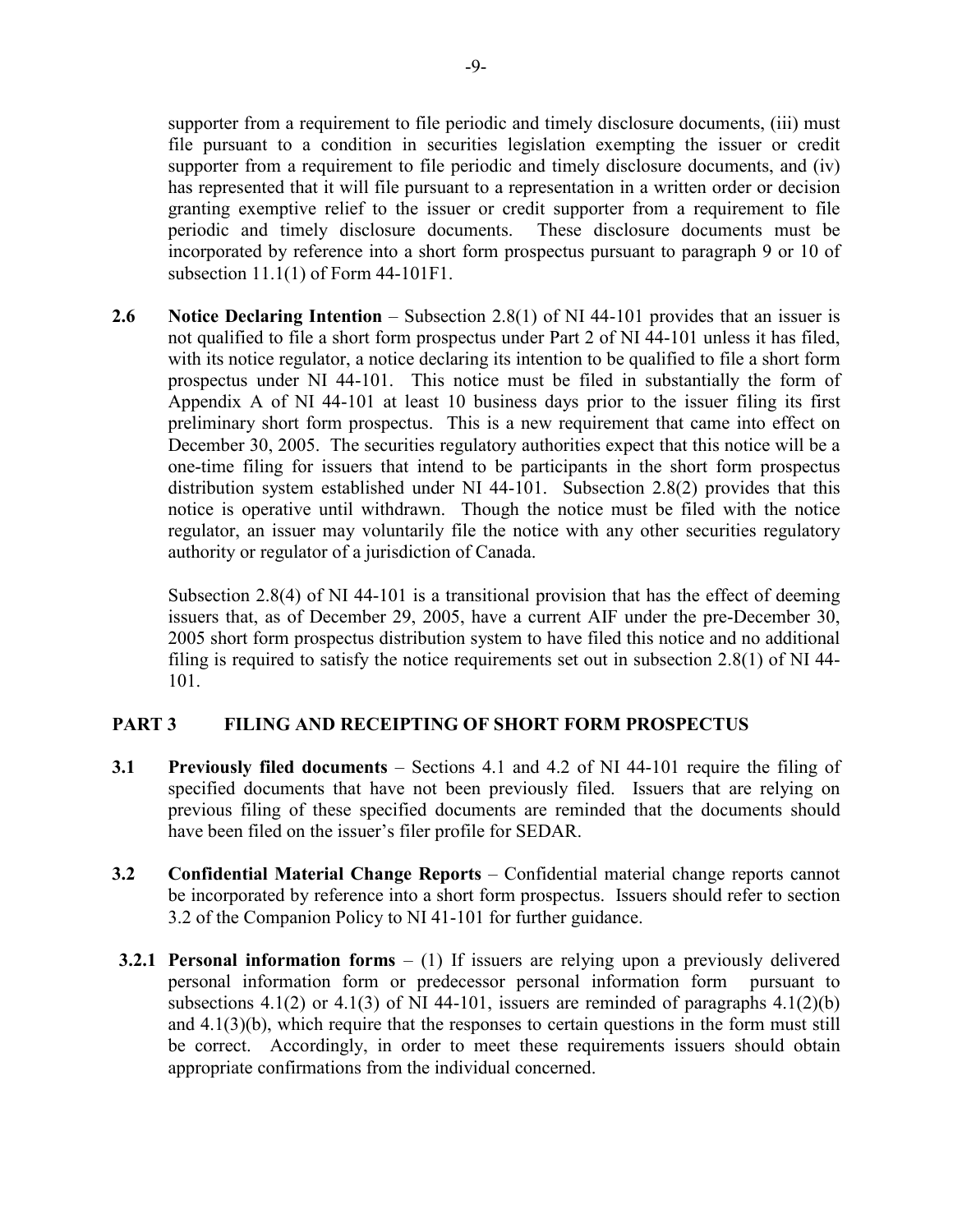(2) Paragraph  $4.1(2)(c)$  of NI 44-101 requires that in certain circumstances an issuer deliver a copy of a previously delivered personal information form, or "alternative information that is satisfactory to the regulator". Our interpretation of what would potentially be alternative information that is satisfactory to the regulator is, with respect to the previous delivery of an individual's personal information form, the System for Electronic Document Analysis and Retrieval (SEDAR) project number and name of issuer. In most cases this information will be sufficient. Staff will contact issuers in cases where it is not. Issuers wishing to proceed in this manner should provide the information in the cover letter for the preliminary short form prospectus.

(3) If an issuer is delivering a copy of a previously delivered personal information form pursuant to paragraph  $4.1(2)(c)$  of NI 44-101, the issuer should deliver it as a personal information form on SEDAR, in the same way that a new personal information form would be delivered.

- **3.3 Supporting Documents** Issuers should refer to section 3.3 of the Companion Policy to NI 41-101.
- **3.4 Experts' Consent** Issuers are reminded that under section 10.1 of NI 41-101 an auditor's consent is required to be filed for audited financial statements that are included as part of other continuous disclosure filings that are incorporated by reference into a short form prospectus. For example, a separate auditor's consent is required for each set of audited financial statements that are included as part of a business acquisition report or an information circular incorporated by reference into a short form prospectus. Issuers should also refer to section 3.4 of the Companion Policy to NI 41-101 for further guidance.

**3.4.1 Special meeting information circular** – Subsection 11.1(3) of Form 44-101F1 sets out certain circumstances where an issuer is not required to incorporate by reference into its prospectus a report, valuation, statement or opinion of an expert that is indirectly incorporated by reference into its prospectus through the incorporation by reference of an information circular prepared for a special meeting of the issuer. A special meeting information circular often relates to a restructuring transaction of an issuer or other special business of the issuer. In these circumstances, the issuer or its board of directors may engage an expert to provide an opinion that is specific to the business that will be considered at the special meeting of securityholders. For example, the board may retain a person or company to provide a fairness opinion which would assist the board in determining whether to recommend the approval of the proposed transaction to its securityholders. Similarly, the issuer may include a tax opinion in the information circular to illustrate the tax consequences of the proposed transaction to its securityholders. Pursuant to subsection 11.1(3), we would not require the incorporation by reference of these particular opinions, provided that these opinions were prepared in respect of the specific transaction contemplated in the information circular and this transaction has been completed or abandoned prior to the filing of the prospectus.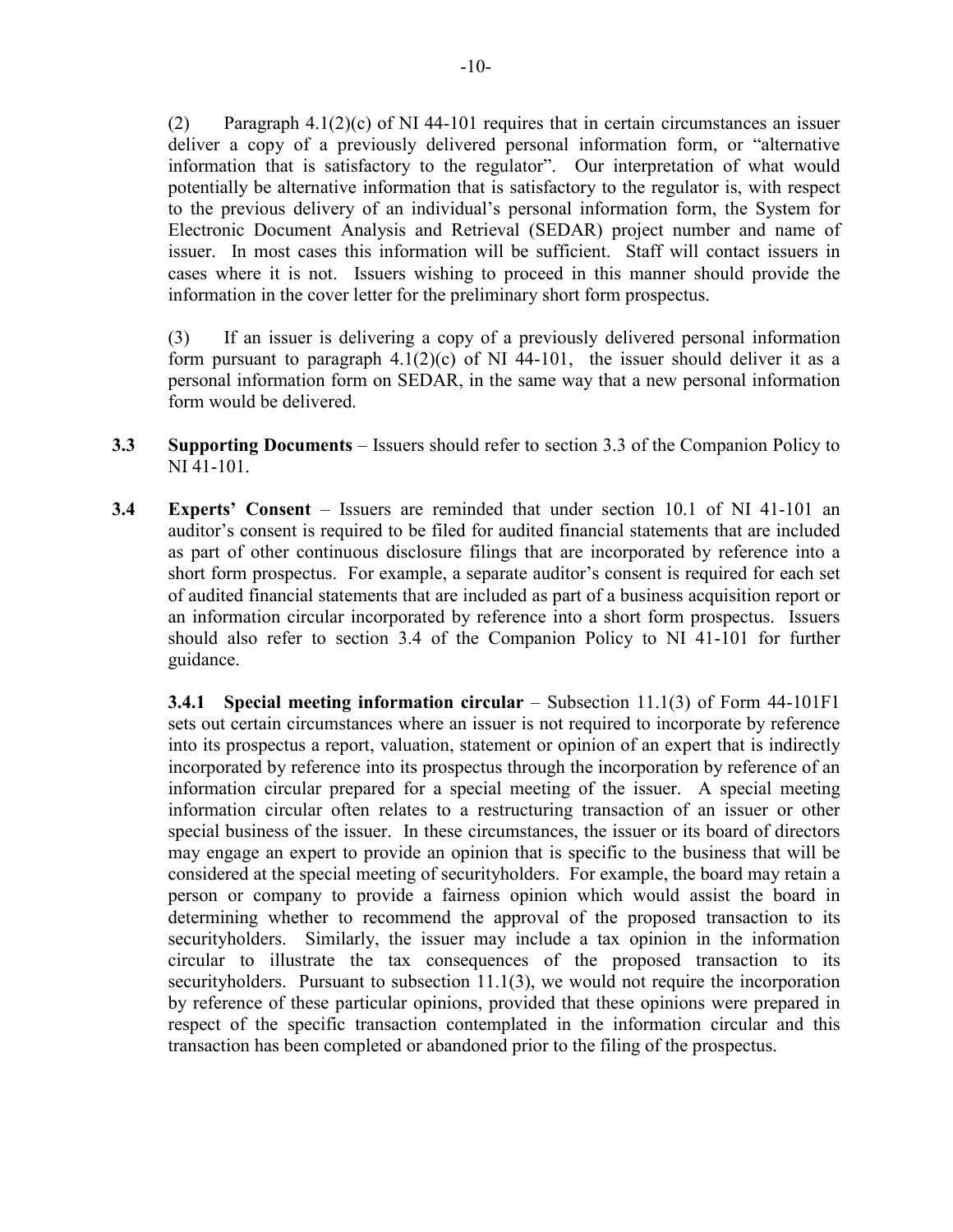**3.5 Undertaking in Respect of Credit Supporter Disclosure** – Under subparagraph  $4.2(a)(ix)$  of NI 44-101, an issuer must file an undertaking to file the periodic and timely disclosure of a credit supporter. For credit supporters that are reporting issuers with a current AIF, the undertaking will likely be to continue to file the documents it is required to file under NI 51-102. For credit supporters registered under the 1934 Act, the undertaking will likely be to file the types of documents that would be required to be incorporated by reference into a Form S-3 or Form F-3 registration statement. For other credit supporters, the types of documents to be filed pursuant to the undertaking will be determined through discussions with the regulators on a case-by-case basis.

If an issuer, a parent credit supporter, and a subsidiary credit supporter satisfy the conditions of the exemption in section 13.3 of Form 44-101F1, an undertaking may provide that the subsidiary credit supporter will file periodic and timely disclosure if the issuer and the credit supporters no longer satisfy the conditions of the exemption in that section.

If an issuer and a credit supporter satisfy the conditions of the exemption in section 13.4 of Form 44-101F1, an undertaking may provide that the credit supporter will file periodic and timely disclosure if the issuer and the credit supporter no longer satisfy the conditions of the exemption in that section.

For the purposes of such an undertaking, references to disclosure included in the short form prospectus should be replaced with references to the issuer or parent credit supporter's continuous disclosure filings. For example, if an issuer and subsidiary credit supporter(s) plan to continue to satisfy the conditions of the exemption in section 13.4 of Form 44-101F1 for continuous disclosure filings, the undertaking should provide that the issuer will file with its consolidated financial statements,

- (a) a statement that the financial results of the credit supporter(s) are included in the consolidated financial results of the issuer if
	- (i) the issuer continues to have limited independent operations, and
	- (ii) the impact of any subsidiaries of the issuer on a combined basis, excluding the credit supporter(s) but including any subsidiaries of the credit supporter(s) that are not themselves credit supporters, on the consolidated financial statements of the issuer continues to be minor, or
- (b) for any periods covered by issuer's consolidated financial statements, consolidating summary financial information for the issuer presented in the format set out in subparagraph 13.4(e)(ii) of Form 44-101F1.
- **3.6 Amendments and Incorporation by Reference of Subsequently Filed Material Change Reports or Marketing Materials** – The requirement in NI 41-101 and securities legislation for the filing of an amendment to a preliminary prospectus and prospectus is not satisfied by the incorporation by reference in a preliminary short form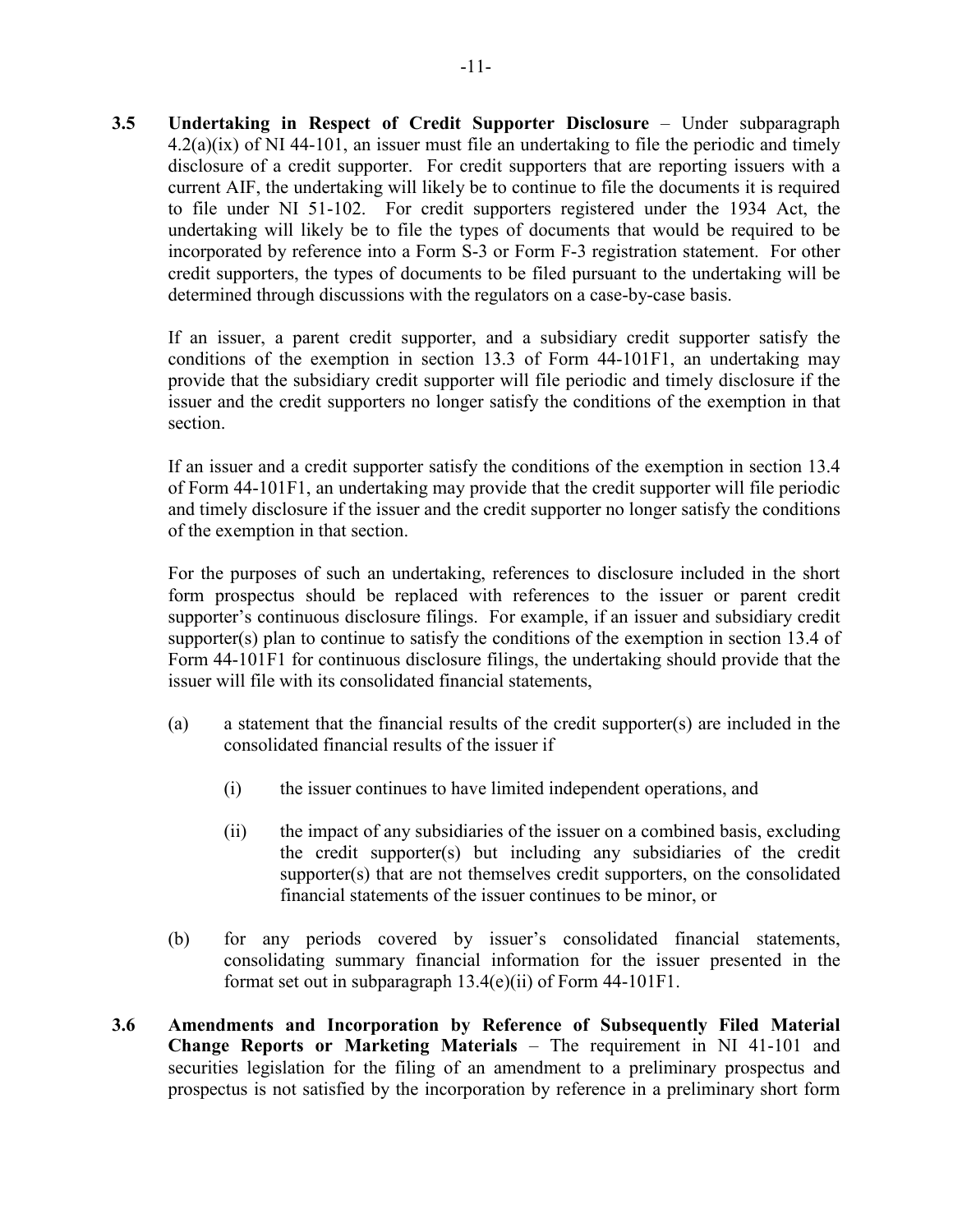prospectus or a short form prospectus of a subsequently filed material change report or a subsequently filed template version of marketing materials. Issuers should refer to the Companion Policy to NI 41-101 for further guidance regarding amendments.

- **3.7 Short Form Prospectus Review –** No target time frame applies to the review of a short form prospectus of an issuer if the issuer has not elected to use the process set out in NP 11-202.
- **3.8 Review time frames for "equity line" short form prospectuses** An issuer that is eligible to use the short form prospectus system may file a preliminary short form prospectus relating to the distribution of securities in connection with an "equity line" financing. Under an equity line arrangement, the issuer typically enters into an agreement with one or more purchasers which provides that, over a certain term, the issuer may from time to time require the purchasers to subscribe for a certain number of securities of the issuer usually at a discount from the market price. Equity line financing raises a number of important policy issues relating to the appropriate treatment of such offerings under existing securities law. Accordingly, these prospectuses will generally be reviewed within the time periods applicable to a long form prospectus.
- **3.9 Registration Requirements** Issuers should refer to section 3.13 of the Companion Policy to NI 41-101 for further guidance.
- **3.10 No Minimum Offering Amount**  Issuers distributing securities on a best efforts basis that have not specified a minimum offering amount in their prospectus, should refer to section 2.2.1 and subsection 4.3(3) of the Companion Policy to NI 41-101 for further guidance.

# **PART 4 CONTENT OF SHORT FORM PROSPECTUS**

- **4.1 Prospectus Liability –** Nothing in the short form prospectus regime established by NI 44-101 is intended to provide relief from liability arising under the provisions of securities legislation of any jurisdiction in which a short form prospectus is filed if the short form prospectus contains an untrue statement of a material fact or omits to state a material fact that is required to be stated therein or that is necessary to make a statement not misleading in light of the circumstances in which it was made.
- **4.2 Style of Short Form Prospectus –** Securities legislation requires that a short form prospectus contain "full, true and plain" disclosure of the securities to be distributed. Issuers should apply plain language principles when they prepare a short form prospectus, including:
	- using short sentences;
	- using definite everyday language;
	- using the active voice;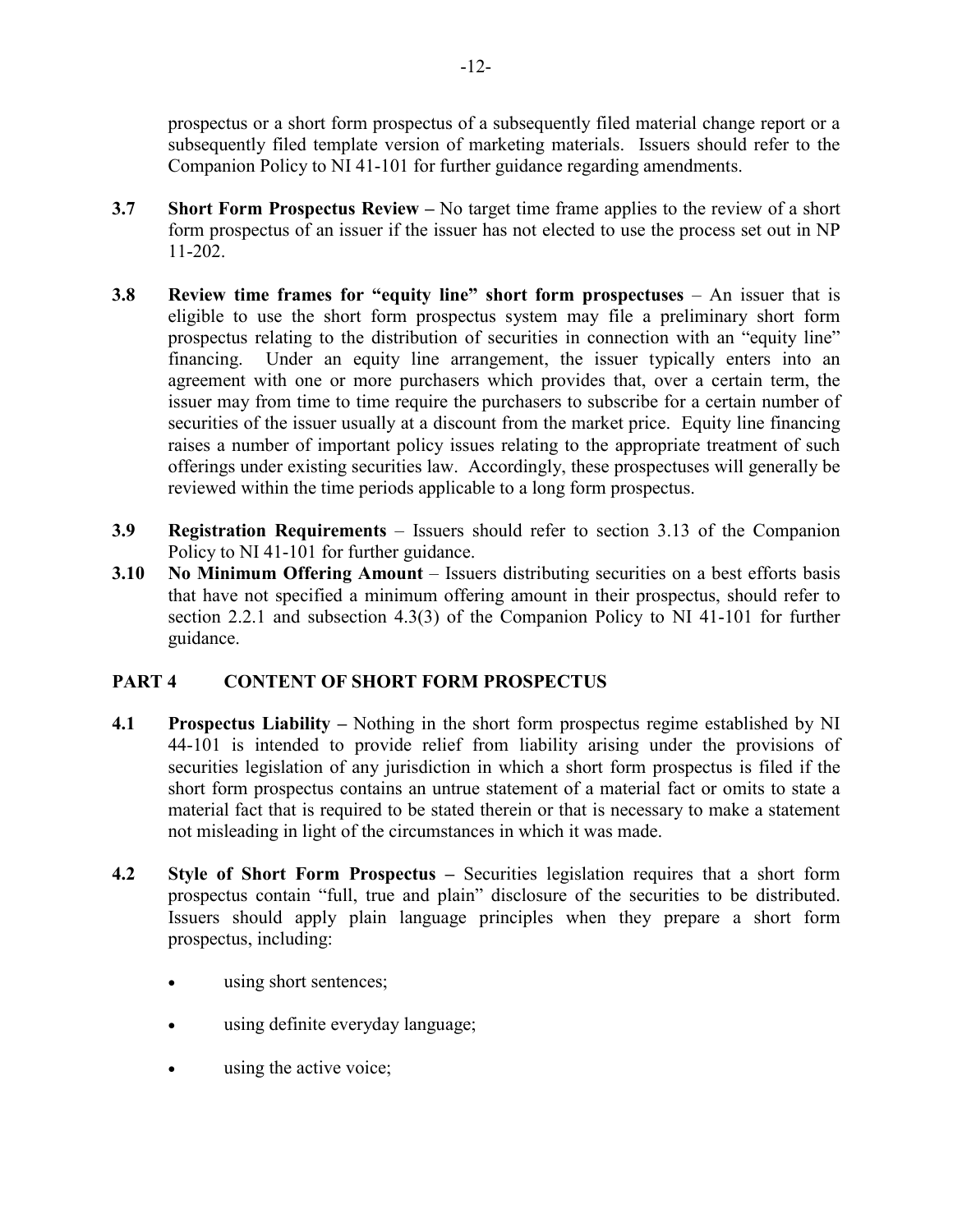- avoiding superfluous words;
- organizing the document into clear, concise sections, paragraphs and sentences;
- avoiding jargon;
- using personal pronouns to speak directly to the reader;
- avoiding reliance on glossaries and defined terms unless it facilitates understanding of the disclosure;
- avoiding vague boilerplate wording;
- avoiding abstract terms by using more concrete terms or examples;
- avoiding multiple negatives;
- using technical terms only when necessary and explaining those terms;
- using charts, tables and examples where it makes disclosure easier to understand.

Question and answer and bullet point formats are consistent with the disclosure requirements of NI 44-101.

### **4.3 Pricing Disclosure**

- (1) If the offering price or the number of securities being distributed, or an estimate of the range of the offering price or the number of securities being distributed, has been publicly disclosed in a jurisdiction or a foreign jurisdiction as of the date of the preliminary short form prospectus, section 1.7.1 of Form 44-101F1 requires the issuer to disclose that information in the preliminary short form prospectus. For example, if an issuer has previously disclosed this information in a public filing or a press release, in a foreign jurisdiction, the information must also be disclosed in the preliminary short form prospectus. If the issuer discloses this information in the preliminary short form prospectus, we will not consider a difference between this information and the actual offering price or number of securities being distributed to be, in itself, a material adverse change for which the issuer must file an amended preliminary short form prospectus.
- (2) No disclosure is required under section 1.7.1 of Form 44-101F1 if the offering price or size of the offering has not been disclosed as of the date of the preliminary short form prospectus. However, given the materiality of pricing or offering size information, subsequent disclosure of this information on a selective basis could constitute conduct that is prejudicial to the public interest.

### **4.4 Principal Purposes – Generally**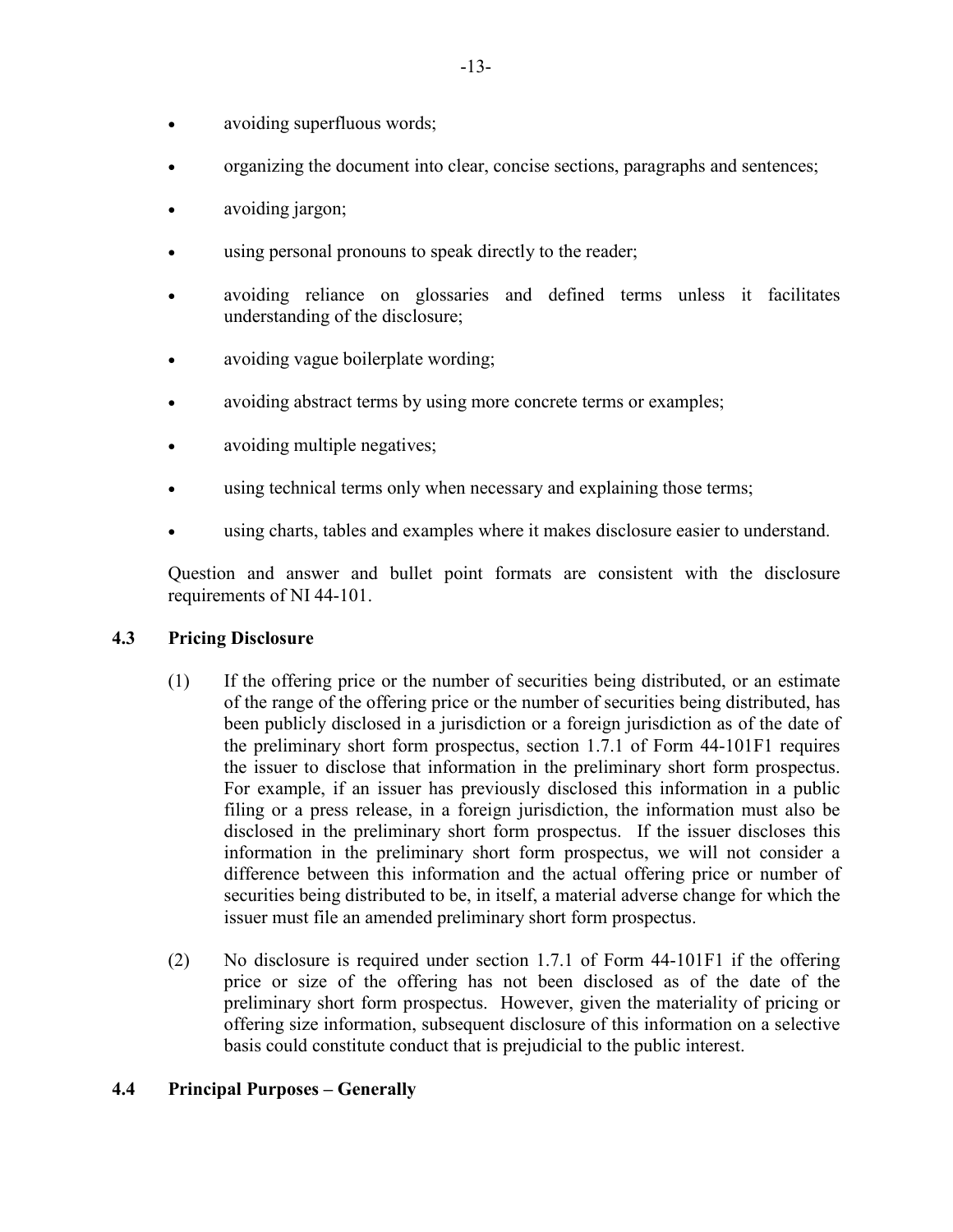- (1) Section 4.2 of Form 44-101F1 requires disclosure of each of the principal purposes for which the net proceeds will be used by an issuer. If an issuer has negative cash flow from operating activities in its most recently completed financial year for which financial statements have been included in the short form prospectus, the issuer should prominently disclose that fact in the use of proceeds section of the short form prospectus. The issuer should also disclose whether, and if so, to what extent, the proceeds of the distribution will be used to fund any anticipated negative cash flow from operating activities in future periods. An issuer should disclose negative cash flow from operating activities as a risk factor under subsection 17.1(1) of Form 44-101F1 or section 5.2 in NI 51-102F2. For the purposes of this section, in determining cash flow from operating activities, the issuer must include cash payments related to dividends and borrowing costs.
- (2) For the purposes of the disclosure required under section 4.2 of Form 44-101F1, the phrase "for general corporate purposes" is not generally sufficient.
- **4.5 Distribution of Asset-backed Securities –** Securities legislation Section 7.3 of Form 44-101F1 specifies additional disclosure that applies to distributions of asset-backed securities. Disclosure for a special purpose issuer of asset-backed securities will generally explain
	- the nature, performance and servicing of the underlying pool of financial assets,
	- the structure of the securities and dedicated cash flows, and
	- any third party or internal support arrangements established to protect holders of the asset-backed securities from losses associated with non-performance of the financial assets or disruptions in payment.

The nature and extent of required disclosure may vary depending on the type and attributes of the underlying pool and the contractual arrangements through which holders of the asset-backed securities take their interest in such assets.

An issuer of asset-backed securities should consider these factors when preparing its short form prospectus:

- (a) The extent of disclosure respecting an issuer will depend on the extent of the issuer's on-going involvement in the conversion of the assets comprising the pool to cash and the distribution of cash to securityholders; this involvement may, in turn, vary dramatically depending on the type, quality and attributes of the assets comprising the pool and on the overall structure of the transaction.
- (b) Requested disclosure respecting the business and affairs of the issuer should be interpreted to apply to the financial assets underlying the asset-backed securities.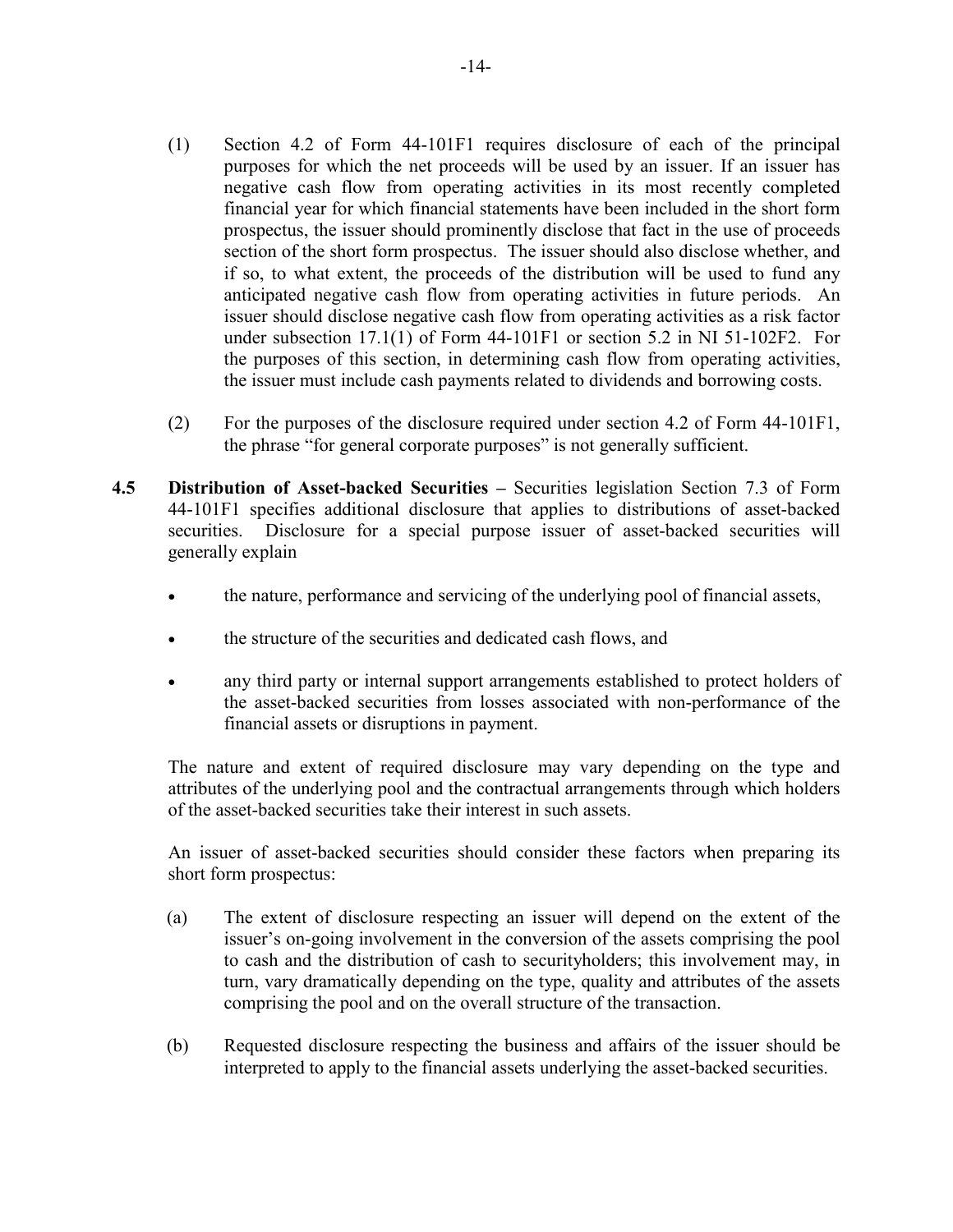(c) Disclosure respecting the originator or the seller of the underlying financial assets will be relevant to investors in the asset-backed securities particularly in circumstances where the originator or seller has an on-going relationship with the financial assets comprising the pool. For example, if asset-backed securities are serviced with the cash flows from a revolving pool of receivables, an evaluation of the nature and reliability of the future origination or the future sales of underlying assets by the seller to or through the issuer may be a critical aspect of an investor's investment decision.

To address this, the focus of disclosure respecting an originator or seller of the underlying financial assets should deal with whether there are current circumstances that indicate that the originator or seller will not generate adequate assets in the future to avoid an early liquidation of the pool and, correspondingly, an early payment of the asset-backed securities. Summary historical financial information respecting the originator or seller will ordinarily be adequate to satisfy the disclosure requirements applicable to the originator or seller in circumstances where the originator or seller has an ongoing relationship with the assets comprising the pool.

Subsection 7.3(5) of Form 44-101F1 requires issuers of asset-backed securities to describe any person or company who originated, sold or deposited a material portion of the financial assets comprising the pool, irrespective of whether the person or company has an on-going relationship with the assets comprising the pool. The securities regulatory authorities consider 33⅓% of the dollar value of the financial assets comprising the pool to be a material portion in this context.

- **4.6 Distribution of Derivatives** Section 7.4 of Form 44-101F1 specifies additional disclosure applicable to distributions of derivatives. This prescribed disclosure is formulated in general terms for issuers to customize appropriately in particular circumstances.
- **4.7 Underlying Securities** If securities being distributed are convertible into or exchangeable for other securities, or are a derivative of, or otherwise linked to, other securities, a description of the material attributes of the underlying securities would generally be necessary to meet the requirement of securities legislation that a prospectus contain full, true and plain disclosure of all material facts relating to the securities being distributed.
- **4.8 Restricted Securities –** Section 7.7 of Form 44-101F1 specifies additional disclosure applicable to restricted securities, including a detailed description of any significant provisions under applicable corporate and securities law that do not apply to the holders of the restricted securities but do apply to the holders of another class of equity securities. An example of such provisions would be rights under takeover bids.

# **4.9 Recent and Proposed Acquisitions**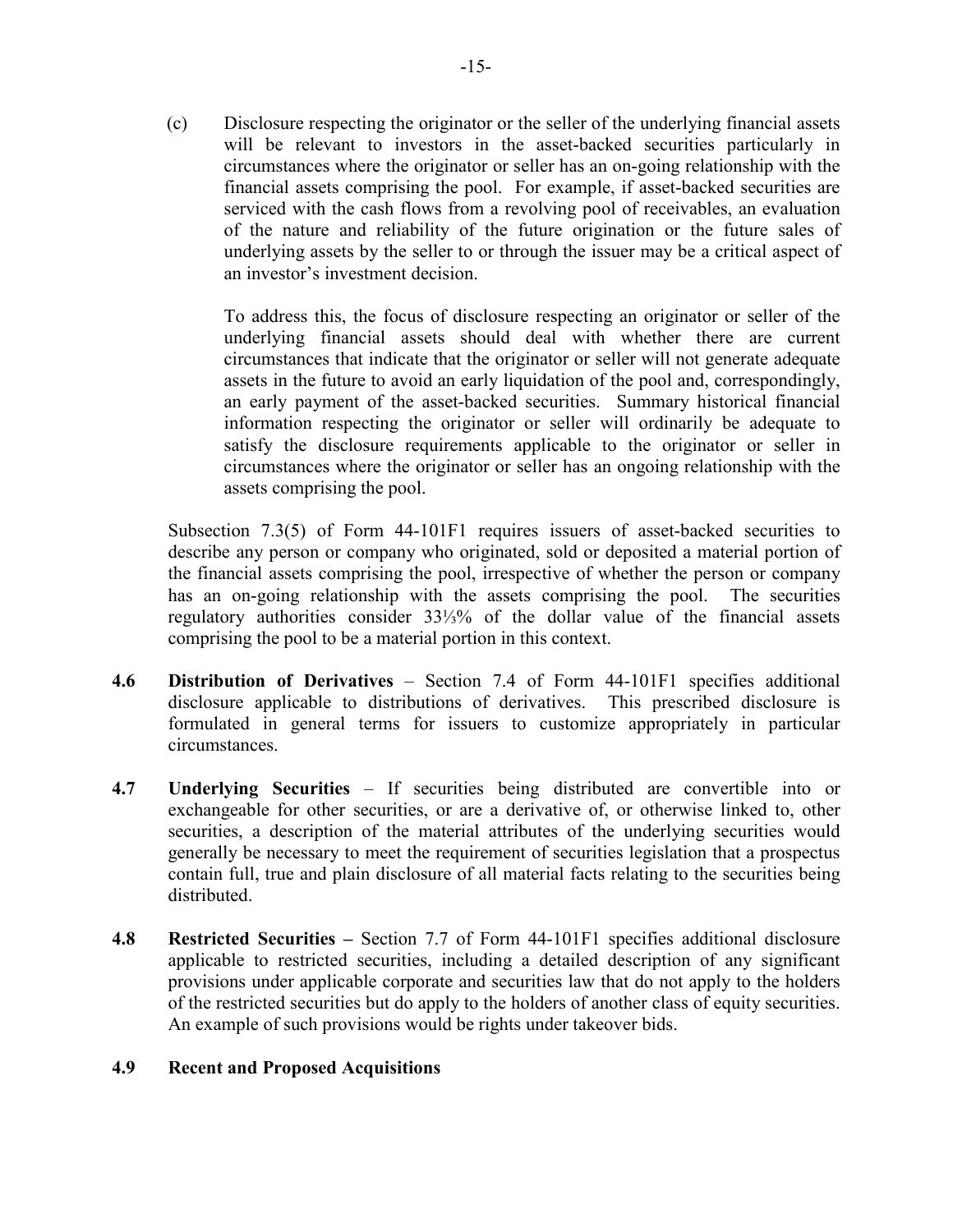- (1) Subsection 10.2(2) of Form 44-101F1 requires prescribed disclosure of a proposed acquisition that has progressed to a state "where a reasonable person would believe that the likelihood of the acquisition being completed is high" and that would, if completed on the date of the short form prospectus, be a significant acquisition for the purposes of Part 8 of NI 51-102. When interpreting the phrase "where a reasonable person would believe that the likelihood of the acquisition being completed is high", it is our view that the following factors may be relevant in determining whether the likelihood of an acquisition being completed is high:
	- (a) whether the acquisition has been publicly announced;
	- (b) whether the acquisition is the subject of an executed agreement; and
	- (c) the nature of conditions to the completion of the acquisition including any material third party consents required.

The test of whether a proposed acquisition "has progressed to a state where a reasonable person would believe that the likelihood of the acquisition being completed is high" is an objective, rather than subjective, test in that the question turns on what a "reasonable person" would believe. It is not sufficient for an officer of an issuer to determine that he or she personally believes that the likelihood of the acquisition being completed is or is not high. The officer must form an opinion as to what a reasonable person would believe in the circumstances. In the event of a dispute, an objective test requires an adjudicator to decide whether a reasonable person would believe in the circumstances that the likelihood of an acquisition being completed was high. By contrast, if the disclosure requirement involved a subjective test, the adjudicator would assess an individual's credibility and decide whether the personal opinion of the individual as to whether the likelihood of the acquisition being completed was high was an honestly held opinion. Formulating the disclosure requirement using an objective test rather than a subjective test strengthens the basis upon which the regulator may object to an issuer's application of the test in particular circumstances.

(2) Subsection 10.2(3) of Form 44-101F1 requires inclusion of the financial statements or other information relating to certain acquisitions or proposed acquisitions if the inclusion of the financial statements or other information is necessary in order for the short form prospectus to contain full, true and plain disclosure of all material facts relating to the securities being distributed. We generally presume that the inclusion of financial statements or other information is required for all acquisitions that are, or would be, significant under Part 8 of NI 51-102. Issuers can rebut this presumption if they can provide evidence that the financial statements or other information are not required for full, true and plain disclosure.

Subsection 10.2(4) of Form 44-101F1 provides that issuers must satisfy the requirements of subsection 10.2(3) of Form 44-101F1 by including either: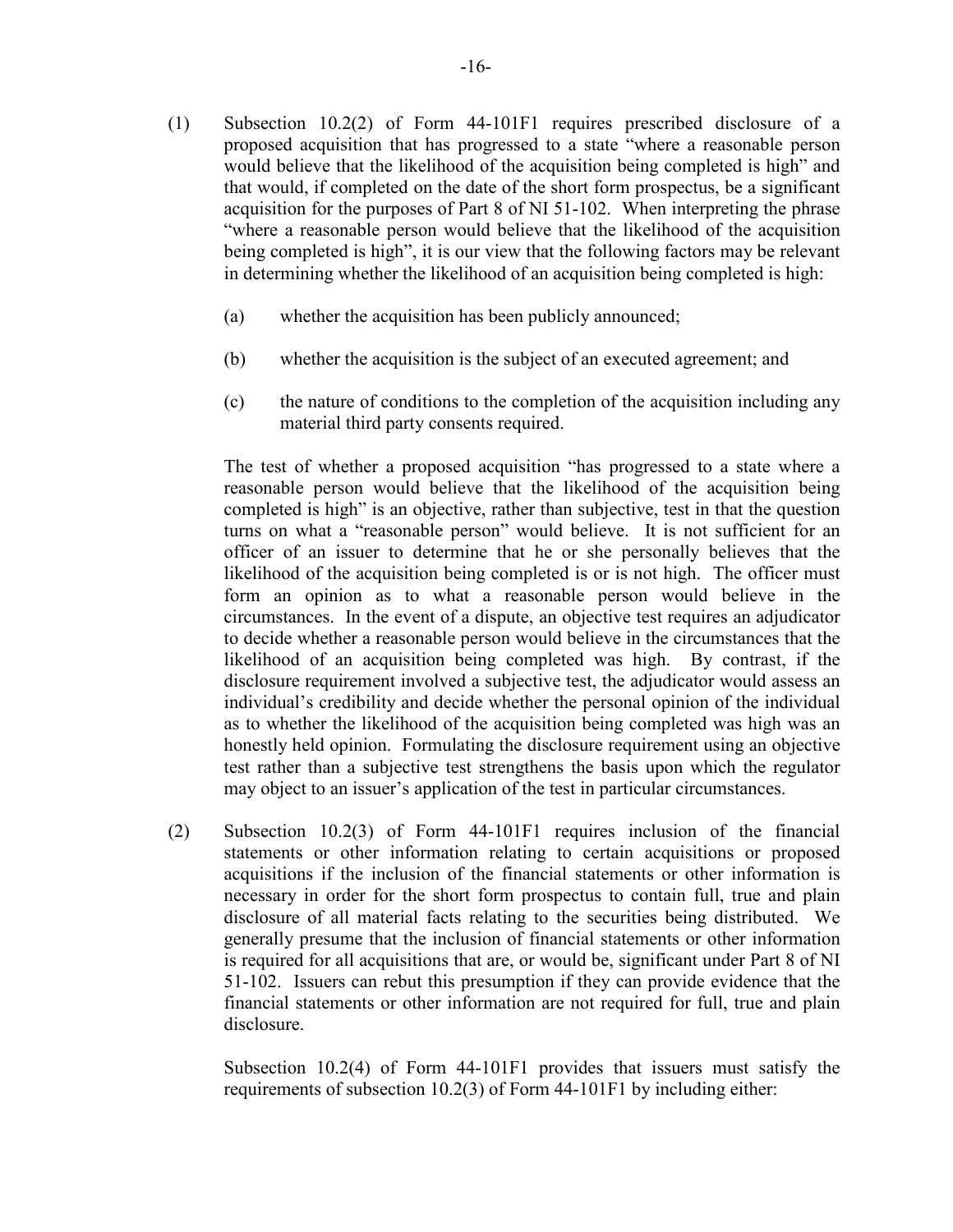- (i) the financial statements or other information that would be required by Part 8 of NI 51-102; or
- (ii) satisfactory alternative financial statements or other information.

Satisfactory alternative financial statements or other information may be provided to satisfy the requirements of subsection 10.2(3) when the financial statements or other information that would be required by Part 8 of NI 51-102 relate to a financial year ended within 90 days before the date of the prospectus or an interim period ended within 60 days before the date of the prospectus for issuers that are venture issuers, and 45 days for issuers that are not venture issuers. In these circumstances, we believe that satisfactory alternative financial statements or other information would not have to include any financial statements or other information for the acquisition or probable acquisition related to:

- (a) a financial year ended within 90 days before the date of the short form prospectus; or
- (b) an interim period ended within 60 days before the date of the short form prospectus for issuers that are venture issuers, and 45 days for issuers that are not venture issuers.

An example of satisfactory alternative financial statements or other information that we will generally find acceptable would be:

- (c) comparative annual financial statements or other information for the acquisition or probable acquisition for at least the number of financial years as would be required under Part 8 of NI 51-102 that ended more than 90 days before the date of the short form prospectus, audited for the most recently completed financial period in accordance with NI 52-107, and reviewed for the comparative period in accordance with section 4.3 of NI 44-101;
- (d) a comparative interim financial report or other information for the acquisition or probable acquisition for any interim period ended subsequent to the latest annual financial statements included in the short form prospectus and more than 60 days before the date of the short form prospectus for issuers that are venture issuers, and 45 days for issuers that are not venture issuers reviewed in accordance with section 4.3 of NI 44- 101; and
- (e) pro forma financial statements or other information required under Part 8 of NI 51-102.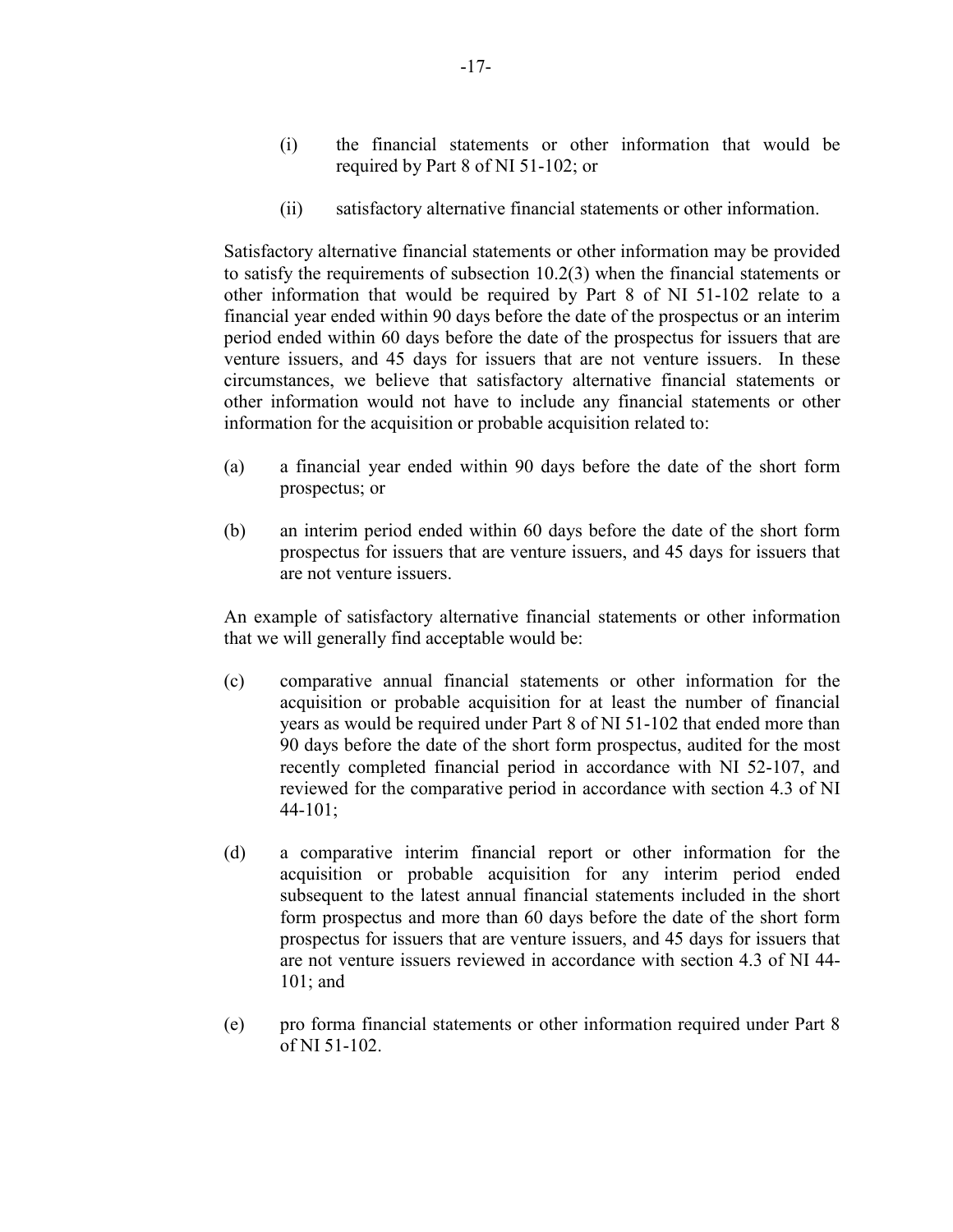If the issuer intends to include financial statements as set out in the example above as satisfactory alternative financial statements or other information, we ask that this be highlighted in the cover letter to the prospectus. If the issuer does not intend to include financial statements or other information, or intends to file financial statements or other information that are different from those set out above, we encourage the utilization of pre-filing procedures.

- (3) When an issuer acquires a business or related businesses that has itself recently acquired another business or related businesses (an "indirect acquisition"), the issuer should consider whether prospectus disclosure about the indirect acquisition, including historical financial statements, is necessary to satisfy the requirement that the prospectus contain full, true and plain disclosure of all material facts relating to the securities being distributed. In making this determination, the issuer should consider the following factors:
	- if the indirect acquisition would be considered a significant acquisition under Part 8 of NI 51-102 if the issuer applied those provisions to its proportionate interest in the indirect acquisition of the business; and
	- if the amount of time between the separate acquisitions is such that the effect of the first acquisition is not adequately reflected in the results of the business or related businesses the issuer is acquiring.
- (4) Subsection 10.2(3) discusses financial statements or other information for the completed or proposed acquisition of the business or related businesses. This "other information" is intended to capture the financial information disclosures required under Part 8 of NI 51-102 other than financial statements. An example of "other information" would include the operating statements, property descriptions, production volumes and reserves disclosures described under section 8.10 of NI 51-102.
- **4.10 Updated pro forma financial statements to date of prospectus**  In addition to the pro forma financial statements for completed acquisitions that are required to be included in a business acquisition report incorporated by reference into a prospectus under Item 11 of Form 44-101F1, an issuer may include a set of pro forma financial statement prepared as at the date of the prospectus.
- **4.11 General Financial Statement Requirements** A reporting issuer is required under the applicable CD rule to file its annual financial statements and related MD&A 90 days after year end (or 120 days if the issuer is a *venture issuer* as defined in NI 51-102). Certain transition rules in the applicable CD rule apply to the first interim financial report required to be filed in the year of adopting IFRS in respect of an interim period beginning on or after January 1, 2011. Otherwise, an interim financial report and related MD&A must be filed 45 days after the last day of an interim period (or 60 days for a venture issuer). The financial statement requirements in NI 44-101 are based on these continuous disclosure reporting time frames and do not impose accelerated filing deadlines for a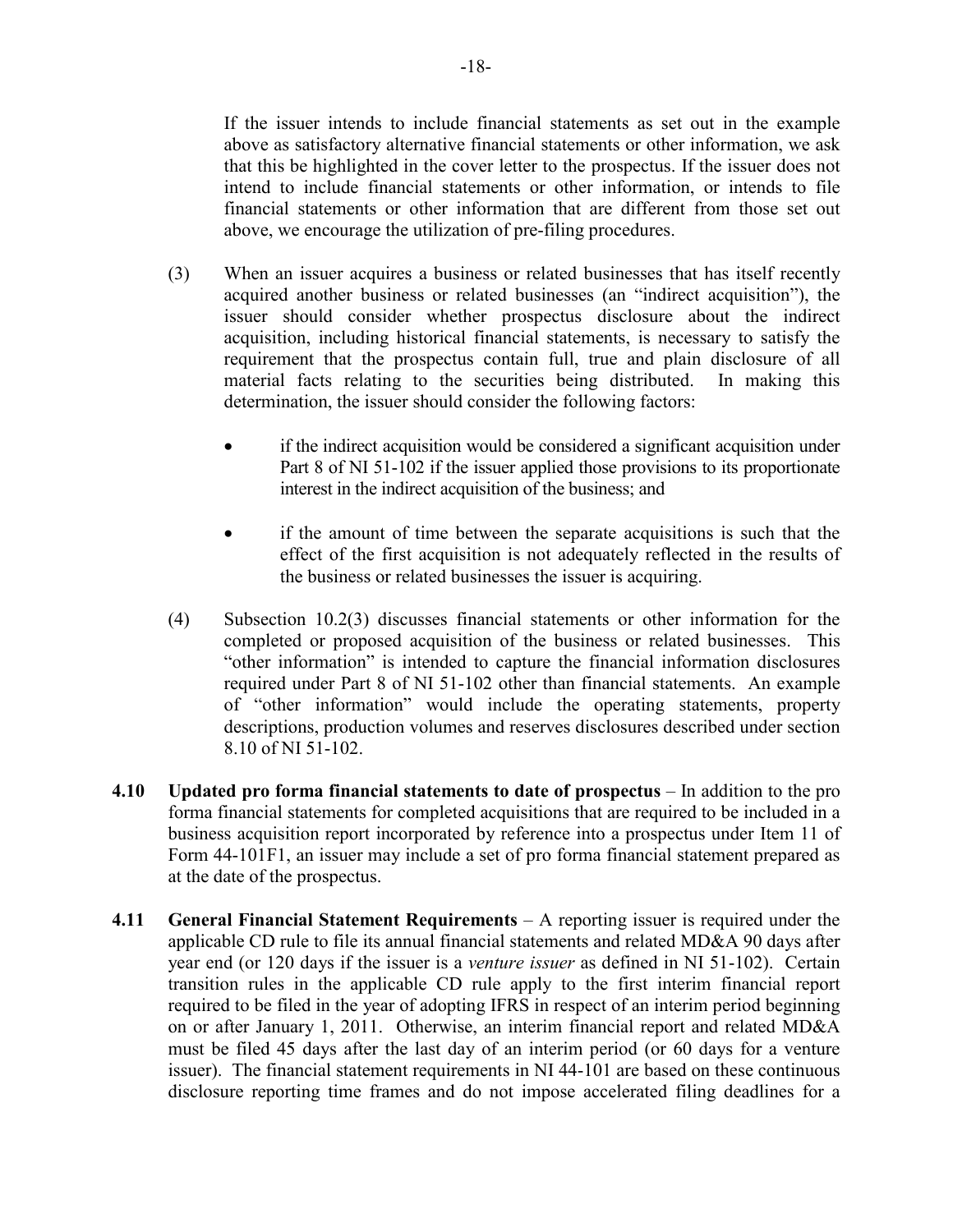reporting issuer's financial statements. However, to the extent an issuer has filed financial statements in advance of the deadline for doing so, those financial statements must be incorporated by reference in the short form prospectus. We are of the view that directors of an issuer should endeavor to consider and approve financial statements in a timely manner and should not delay the approval and filing of the financial statements for the purpose of avoiding their inclusion in a short form prospectus. Once the financial statements have been approved, they should be filed as soon as possible.

- **4.12 Credit Supporter Disclosure –** In addition to the issuer's documents required to be incorporated by reference under sections 11.1 and 11.2 of Form 44-101F1 and the issuer's earnings coverage ratios required to be included under Item 6 of Form 44-101F1, a short form prospectus must include, under section 12.1 of Form 44-101F1, disclosure about any credit supporters that have provided a guarantee or alternative credit support for all or substantially all of the payments to be made under the securities being distributed. Accordingly, disclosure about a credit supporter may be required even if the credit supporter has not provided full and unconditional credit support.
- **4.13 Exemptions for Certain Issuers of Guaranteed Securities –** Requiring disclosure about the issuer and any applicable credit supporters in a short form prospectus may result in unnecessary disclosure in some instances. Item 13 of Form 44-101F1 provides exemptions from the requirement to include both issuer and credit supporter disclosure where such disclosure is not necessary to ensure that the short form prospectus includes full, true and plain disclosure of all material facts concerning the securities to be distributed.

The exemptions in Item 13 of Form 44-101F1 are based on the principle that, in these instances, investors will generally require either issuer disclosure or credit supporter disclosure to make an informed investment decision. The exemptions set out in Item 13 of Form 44-101F1 are not intended to be comprehensive and issuers may apply for exemptive relief from the requirement to provide both issuer and credit supporter disclosure, as appropriate.

- **4.14 Previously Disclosed Material Forward-Looking Information** If an issuer, at the time it files a short form prospectus,
	- 1. has previously disclosed to the public material forward-looking information for a period that is not yet complete;
	- 2. is aware of events and circumstances that are reasonably likely to cause actual results to differ materially from the material forward-looking information; and
	- 3. has not filed an MD&A with the securities regulatory authorities that discusses those events and circumstances and expected differences from the material forward-looking information, as required by section 5.8 of NI 51-102,